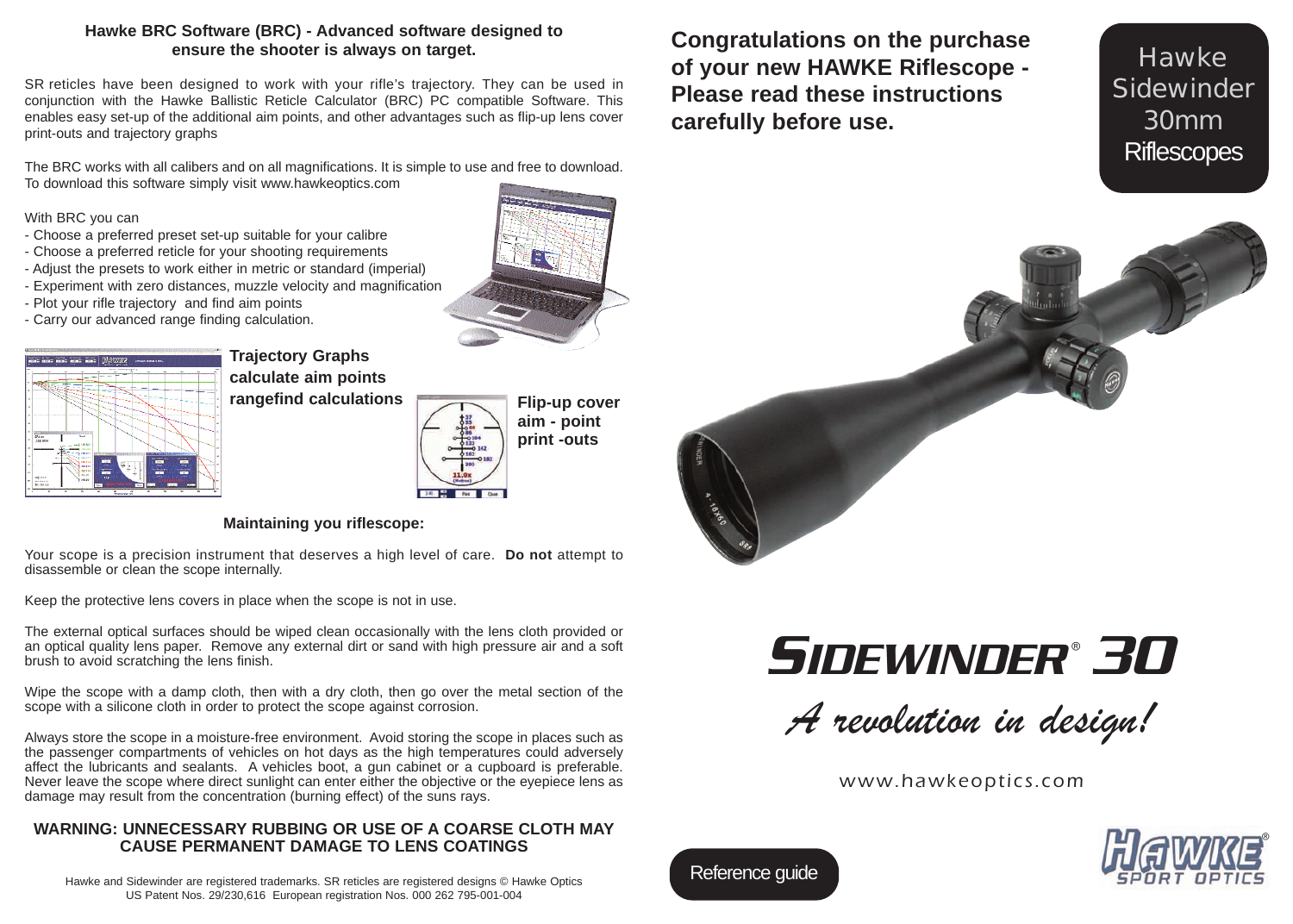

Objective lens assembly Objective lens assembly

**1**

Ocular lens assembly Ocular lens assembly  $\boldsymbol{\sim}$ 

ణ

- Windage and elevation turret Windage and elevation turret **m**
- Red Green Illumination control Red Green Illumination control **4**
	- 100mm large side wheel 100mm large side wheel **5**
		-
		- Hi Torque Zoom Ring Hi Torque Zoom Ring **6**

 $\circ$ 

- Fast Focus including Lock Ring Fast Focus including Lock Ring **7**
	- 30mm 'mono' Body tube 30mm 'mono' Body tube Big Wheel Pointer **8**
		- Big Wheel Pointer **Ballistic Reticles** Ballistic Reticles **10 9**

ର

**R** 

6



4,

 $\overline{10}$ 

(ယ)



### **Reticle Illumination**

The Sidewinder has a precision glass etched illuminated reticle fitted as standard. The reticle can be illuminated either red or green. There are five illumination brightness settings for each colour.

The fist three settings (1-3) are dedicated night settings. These have been specifically designed for shooing in low light conditions when little illumination is required.

The remaining settings (4&5) are specifically deigned for daytime shooting. These settings are designed for normal daytime conditions being very useful when shooting into dark backgrounds such as hedgerows. Please note some settings may not be visible during very bright daylight.

The reticle illumination adjustment dial is positioned on the side wheel focus knob. To alter the illumination, rotate the knob to the desired setting.

The first sign of the battery becoming low is indicated by thegreen illumination ceasing to work. At this stage, you should consider replacing the battery. The battery compartment is positioned on the end of the illumination control. Replace the battery using a CR2032 3V Lithium battery (Hawke code BA7800)

CR2032 3V Lithium battery installed + up



## **Reticle Types**

Depending on the model you have purchased, your scope will be fitted with one of the following high performance glass etched illuminated reticles.

SR reticles have been designed to work with your rifle's trajectory. They can be used in

conjunction with the FREE Hawke Ballistic Reticle Calculator (BRC) Software. This enables easy set-up of the additional aim points, and other advantages such as flip-up lens cover

print-outs. For BRC information, please see the following page.



Hawke and Sidewinder are registered trademarks. SR reticles are registered designs © Hawke Optics US Patent Nos. 29/230,616 European registration Nos. 000 262 795-001-004

ග;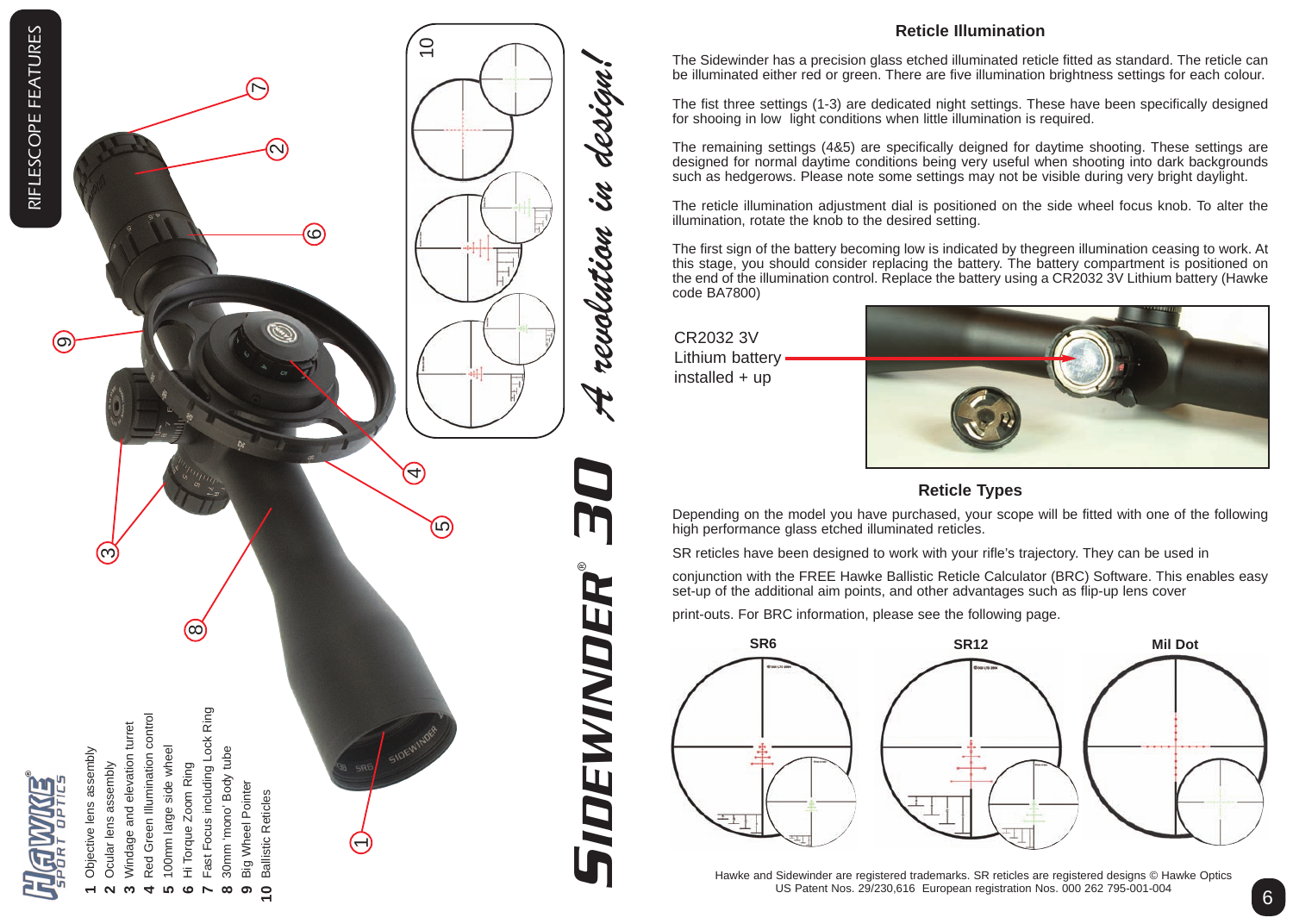#### **Zoom (magnification)**

Sidewinder riflescopes feature a true 4X optical system allowing a magnification increase of 4X. To alter the magnification of your Sidewinder riflescope, rotate the zoom ring positioned forward of the eyebell.

Please note: although the zeroed Point Of Impact will not change when you change the magnification, other additional aim points will alter due to the reticle being positioned in the second focal plane.





#### **Sunshade**

High performance lens coatings are used on all of the Sidewinder lenses.Internal tubes are coated to ensures that any stray light/reflections are kept to a minimum.

However, on extremely sunny days, or when shooting over highly reflective surfaces (standing water / snow) we recommend using the supplied 100mm long sunshade.

To use, simply screw the threaded end into the objective bell of the rifle scope.



#### **Screw-In Lens Covers**

The Sidewinder is supplied with screw-in lens covers, designed to protect the lenses when not in use.

When fitting the sunshade the screw in lens covers need to be removed first. The screw-in lens covers will not fit the sunshade.



# INSTRUCTIONS FOR USE

#### **WARNING: NEVER LOOK AT THE SUN WITH THIS RIFLESCOPE - IT MAY PERMANENTLY DAMAGE YOUR EYES.**

#### **STEP 1 - Ocular Lens Adjustment:**

Because each human being has different eye characteristics, riflescopes are made to have adjustable eyebells. The Sidewinder 30 range features a fast focus ocular adjustment with the additional feature of a lock ring.





To focus your personal eye characteristics to the riflescope, thus giving a crystal clear picture of the reticle, carry out the following adjustment.

Hold the scope about three or four inches from your eye and look through the eyepiece at a featureless, flatly lit, bright area such as a wall or open sky. If the reticle is not sharply defined, loosen the eyebell lock-ring and turn the eyepiece (either direction) a few turns. Quickly glance through the scope again. If the focus has improved, but is still not perfect,

continue focusing. When the reticle appears in sharp focus, retighten the lock-ring. The lock ring is a unique feature to the Hawke SideWinder, that helps prevent unnecessary adjustment either out in the field or by a third party

#### **STEP 2 - Mounting the riflescope:**

#### **CAUTION: Be sure that the firearm is NOT loaded. Always practice safe firearms handling**

Always check that the diameter of the riflescope body tube matches the diameter of the scope mounts that you wish to use. The Sidewinder has a 30mm 'mono' body tube, therefore 30mm mounts are required.

Purchase the best mounts that you can afford making sure that the base of the mount will fit your rifle.

Hi-recoil rifles, such as spring air rifles may require mounts to be fitted with recoil stop pins.

Fix the mounts to the rifle mount base - do not tighten the mounts. Lay the riflescope into the mounts. The scope should be mounted as low as possible without touching either the barrel or the receiver. Before tightening the mount rings, look through your scope in your normal shooting position. Adjust the scope (either forward or backward) until you find the furthest point forward (to ensure maximum eye relief) that allows you to see a full field of view. Rotate the scope in the rings until the reticle pattern is perpendicular to the bore and the elevation turret is on top. Then tighten the mounting screws, tightening each side evenly.

**WARNING: AVOID OVER-TIGHTENING THE RINGS. THIS CAN DAMAGE THE SCOPE AFFECTING PERFORMANCE OR RENDERING IT INOPERABLE.**

**BE SURE THAT THE SCOPE IS MOUNTED FAR ENOUGH FORWARD - ITS REARWARD MOTION MAY INJURE THE SHOOTER WHEN THE RIFLE RECOILS.**